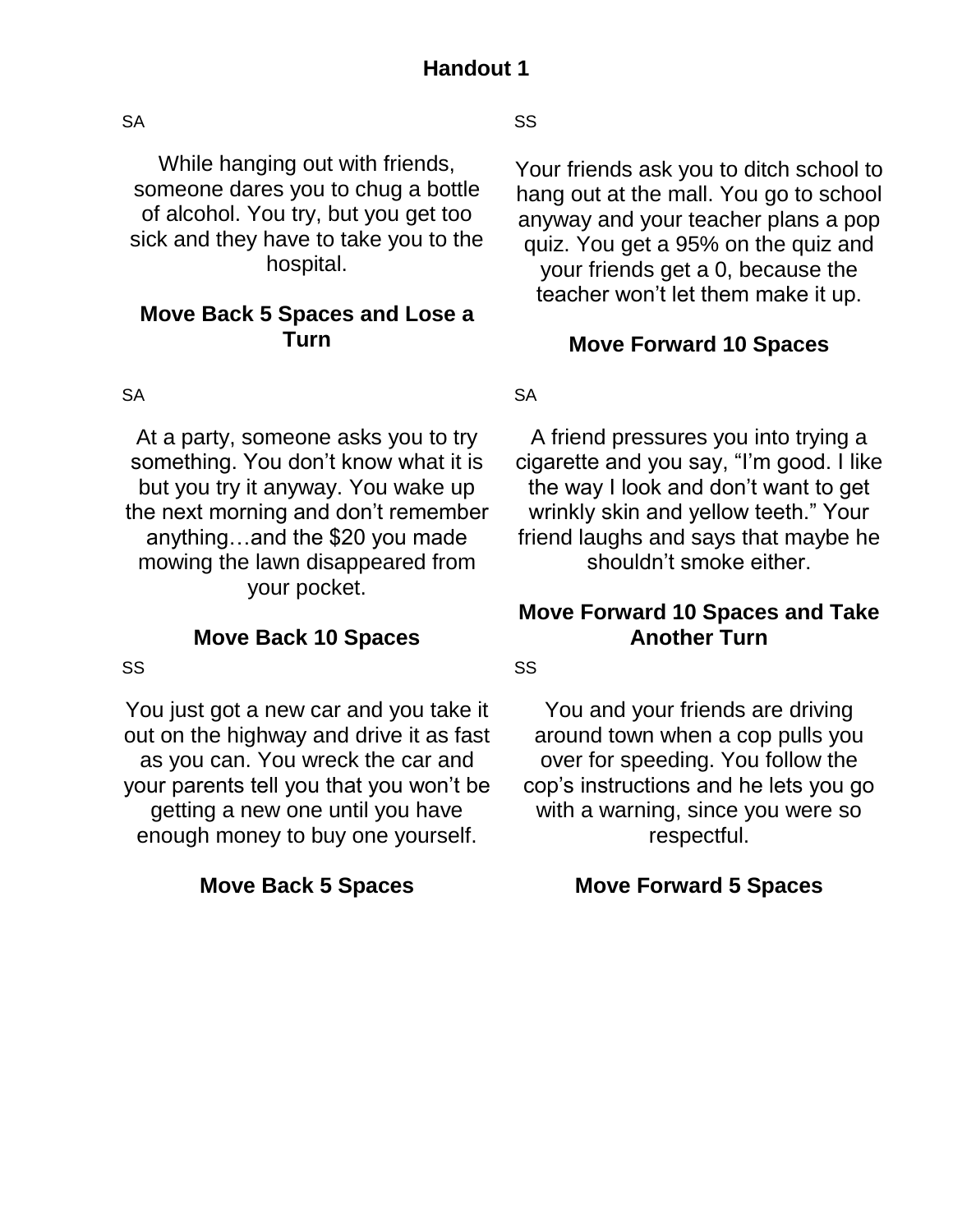#### SS

Your parent / guardian just found your report card and asked why you didn't pass your math class. You swear at him / her and start throwing things. You get your car taken away for the week.

### **Move Back 5 Spaces and Lose a Turn**

I

You and your friends see a car in the parking lot with the keys in the ignition. You jump inside and take it for a ride. The judge sends you to JDC for the weekend.

#### **Lose a Turn**

#### SS

You go on a date with your crush. You try to impress him / her by swearing, flipping people off and talking bad about other people. Your crush didn't like that side of you and said "no" the next time you asked him / her out.

#### **Move Back 1 Space**

You stayed at home every Friday night for 2 months to study for your ACT and you got a 26. Now you can get a scholarship at the college that you want to go to.

#### **Move Forward 15 Spaces**

I

Your friend hands you some drugs and asks you to hold onto them. You say, "No way. If I get caught with them, they're going to send me to JDC." Your friend gets caught and tells the cop that he was just holding onto them for someone. The cop doesn't believe him and he has to go to court.

#### **Move Forward 3 Spaces**

#### SS

Your friend says he has the answers to the test in your geometry class. You decide not to look at them. You get an 82% and feel good about what you earned, instead of getting a higher grade that you didn't deserve.

#### **Move Forward 2 Spaces**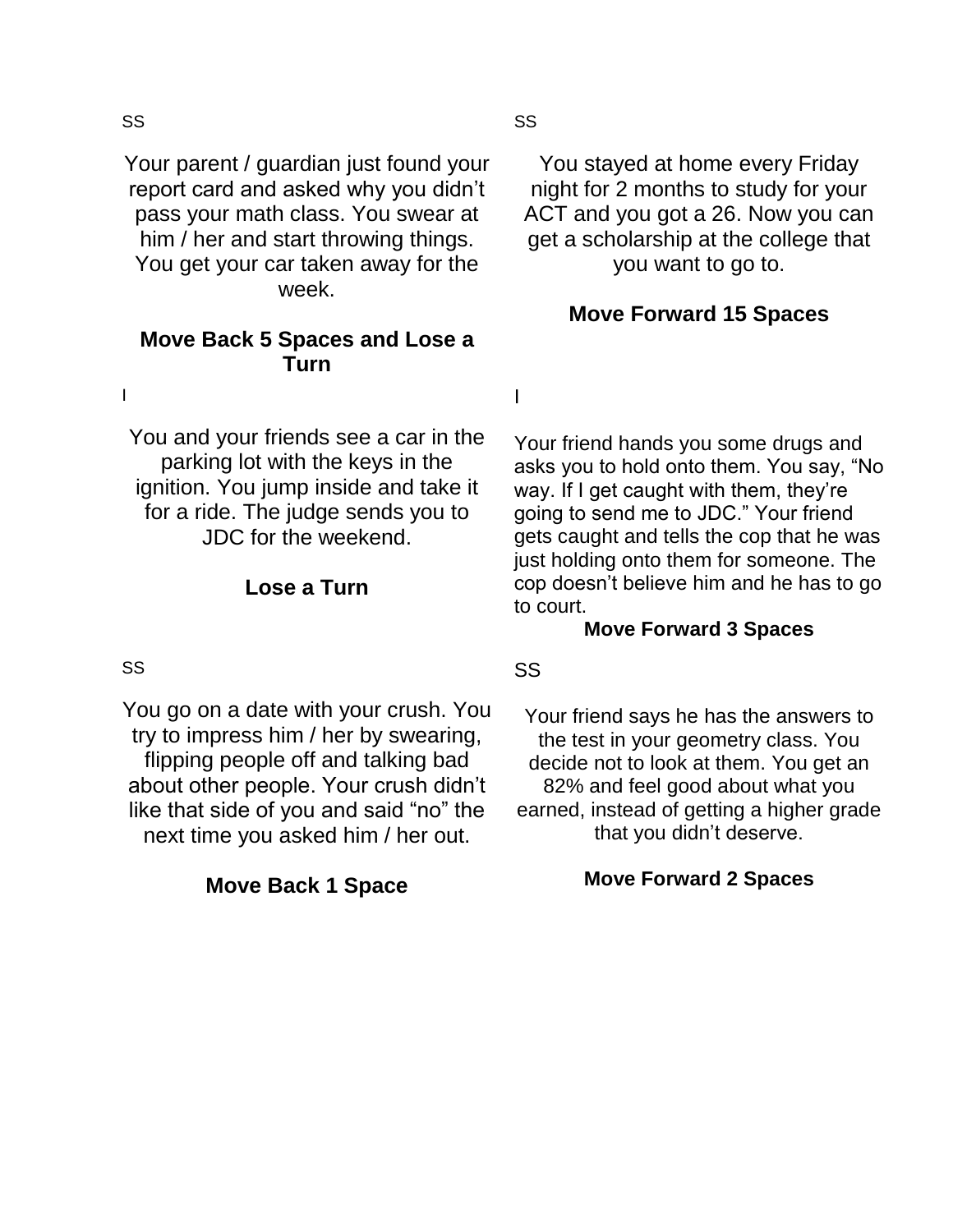**SA** 

After drinking at a party, you decide that you can drive home because you're "not that drunk." You roll your car and spend 2 months in the hospital.

### **Move Your Player Back to Start**

I

You catch another guy / girl flirting with your boyfriend or girlfriend. You start punching him/her. Your nose gets broken and you end up getting a \$500 fine.

### **Pay \$10 and Move Back 2 Spaces**

SS

You're playing in a softball game and the umpire calls you out. You argue with the umpire, swearing at him and telling him how stupid he is. The umpire throws you out of the game. You have to leave immediately and lose out on a night of fun with your friends. **Move Back 1 Space**

I

You and a friend steal some food from a gas station. Just before you walk out the door, you decide that this isn't right and you return the items to the shelf. The store owner (who saw you the whole time and was about to call the cops until you put it back) gives you a candy bar for free, for making such a smart choice.

#### **Earn \$5 and Move Forward 1 Space**

#### SA

You're at a sleepover with friends. Once the parents go to sleep, someone brings out alcohol. You call your parents and ask permission to drive home past curfew so that you don't have to stay at a house where there is alcohol.

#### **Move Forward 3 Spaces**

#### SS

Your friend gets you a job interview. You prepare ahead of time for the questions that you think that you'll get asked and borrow a suit from your friend so that you look nice. You do great at the interview and get the job.

## **Earn \$20 and Move Forward 3 Spaces**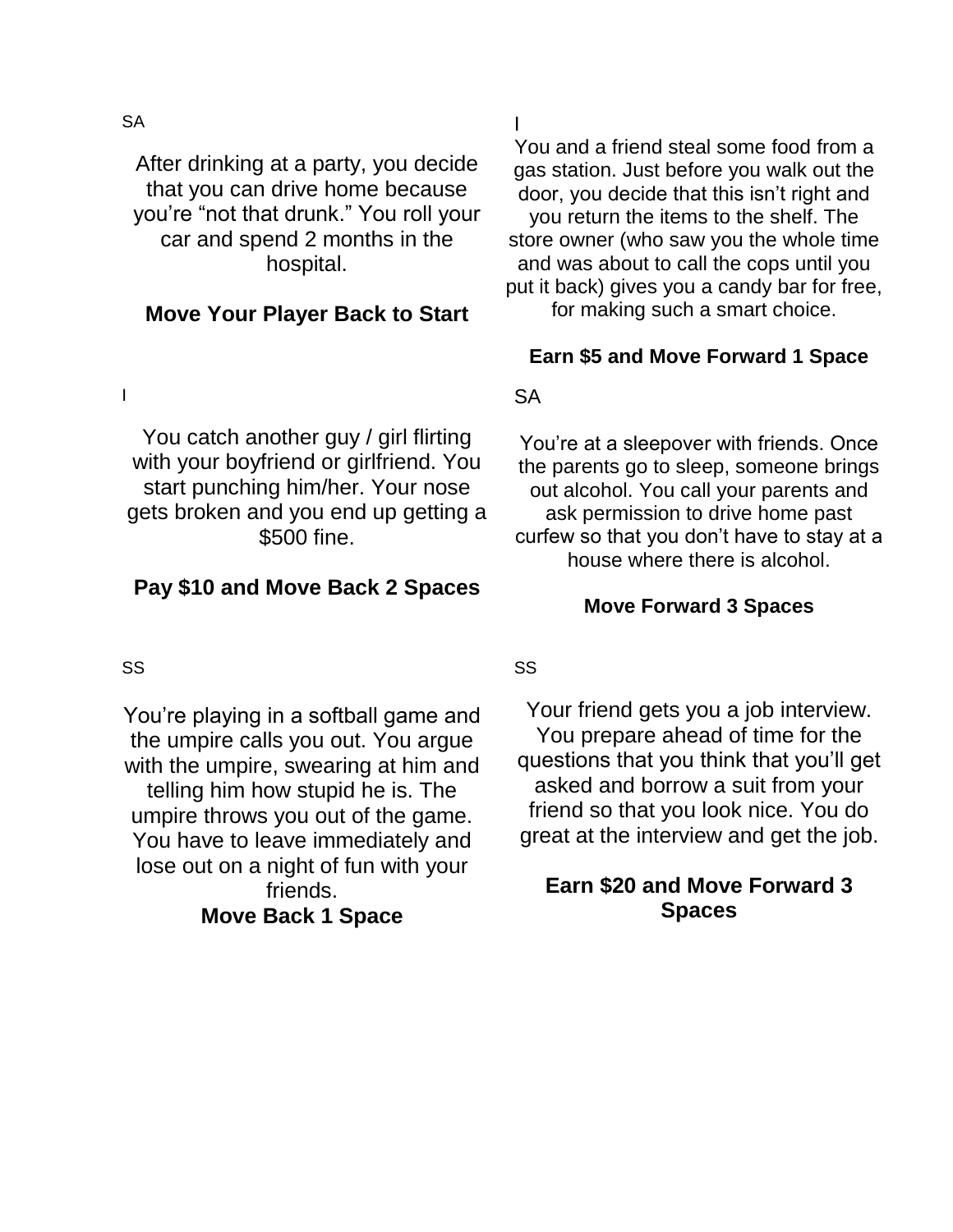I

After you break the law, the judge decides that you don't have to go to jail. Instead, he gives you a strict list of rules to follow and warns that if you break any of them, you will have to go to jail. You follow all of the rules on the

list and after 90 days, the law you broke is removed from your permanent record.

## **Move Forward 1 Space**

#### SS

You turn in all of your assignments on time. At the end of the school year, the teacher tells you that you don't have to take the final test because you were such a hard worker with your assignments during the school year.

#### **Move Forward 1 Space**

SS

The teacher asks you to bring something to the principal's office. You walk quietly in the hallway, drop off the item and return to your classroom. The teacher tells you how proud she is and says that she knows she can trust you to help in the future.

#### **Move Forward 1 Space**

I

SS

SS

You're walking along the street and you find someone's wallet with a credit card. You're tempted to steal it and use it for yourself, but decide to turn it into the police. The police tell you that this was a setup designed to arrest credit card thieves and congratulate you for showing integrity.

# **Move Forward 2 Spaces**

Someone is knocking on the door in the hallway. You walk to open it up but then you realize that you don't know this person. You decide not to open the door and tell your teacher. Your teacher tells you that you made the right choice and helped to keep your school safe today.

## **Move Forward 1 Space**

You are walking to the park when a man asks you to help him to find his dog. He offers to drive you in his car while you look for the dog. You start walking away and tell him that you can't. You tell your mom right away and she lets the police know.

#### **Move Forward 1 Space**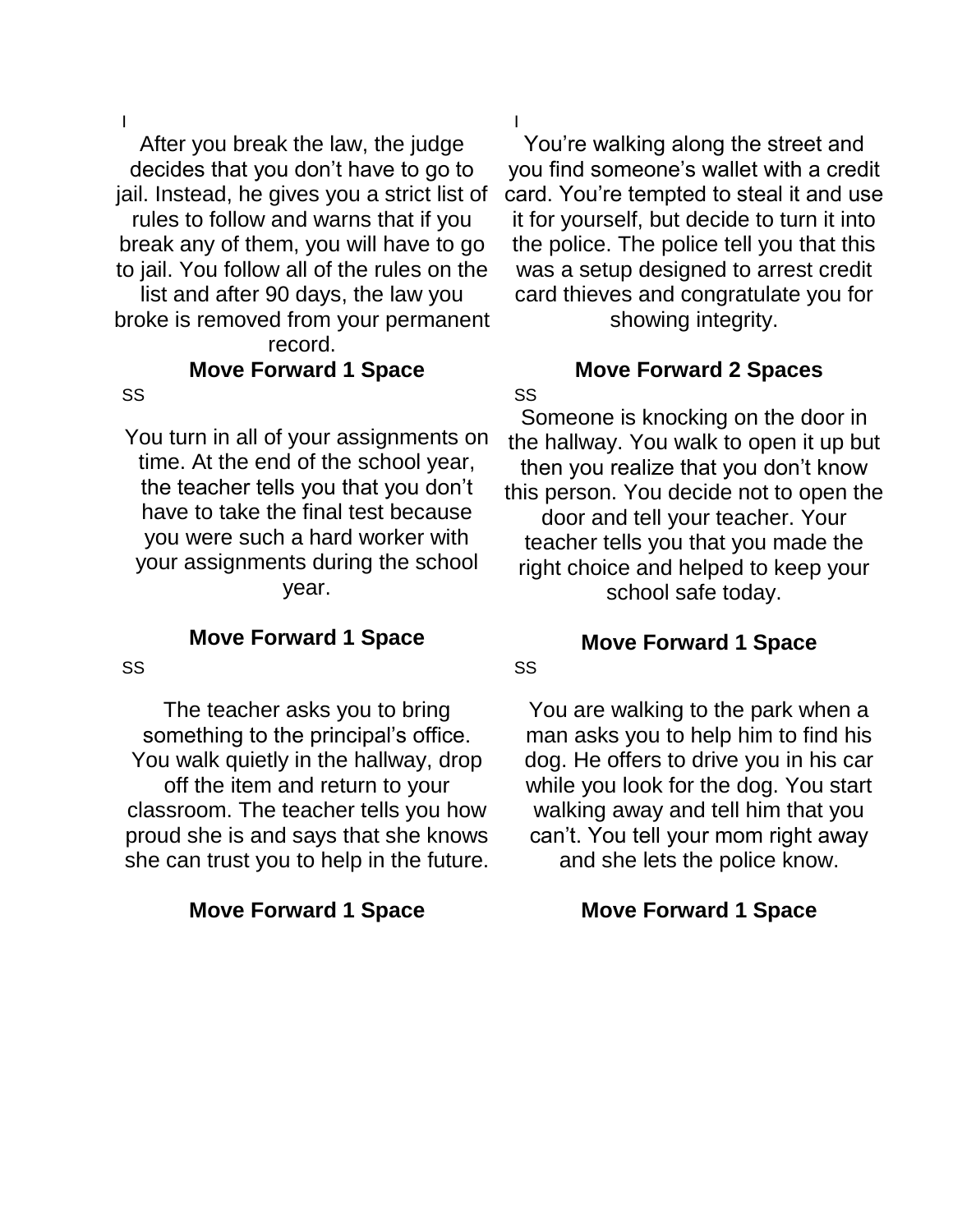#### SS

Some of your friends are hanging out in the hallway and you say, "Gotta go! I don't want to be late for my Biology class." Your friends make fun of you, but you make it to class on time and they don't.

#### **Move Forward 1 Space**

#### SS

While reading in the library, you accidentally rip the page of one of the books. You tell the librarian right away what you've done and apologize. The librarian thanks you for being honest and says, "Accidents happen!"

#### **Move Forward 1 Space**

#### SS

You made a bad choice and the principal sent you home for OSS last week. When you return to school this week, you apologize to the principal and your teacher and promise to try harder this week.

#### **Move Forward 2 Spaces**

#### SS

During a fire drill, some of your friends decide to ditch class for the rest of the day. You decide to come back inside. Your teacher notices that some of the kids have left and says, "Thanks to all of you who came back inside. You're all going to get 20 points extra credit for being responsible!"

## **Move Forward 1 Space**

While walking in line to the lunchroom, you keep your hands at your side and your mouth closed. As you walk by the teacher she pats you on the shoulder and says, "You're an excellent example for the whole class. Thank you!"

#### **Move Forward 1 Space**

#### SS

SS

While walking in the hallway, you bump into a teacher because you weren't looking. You say, "Oops. Sorry. I guess I wasn't looking where I was going." The teacher says, "That's ok. Thanks for apologizing."

#### **Move Forward 1 Space**